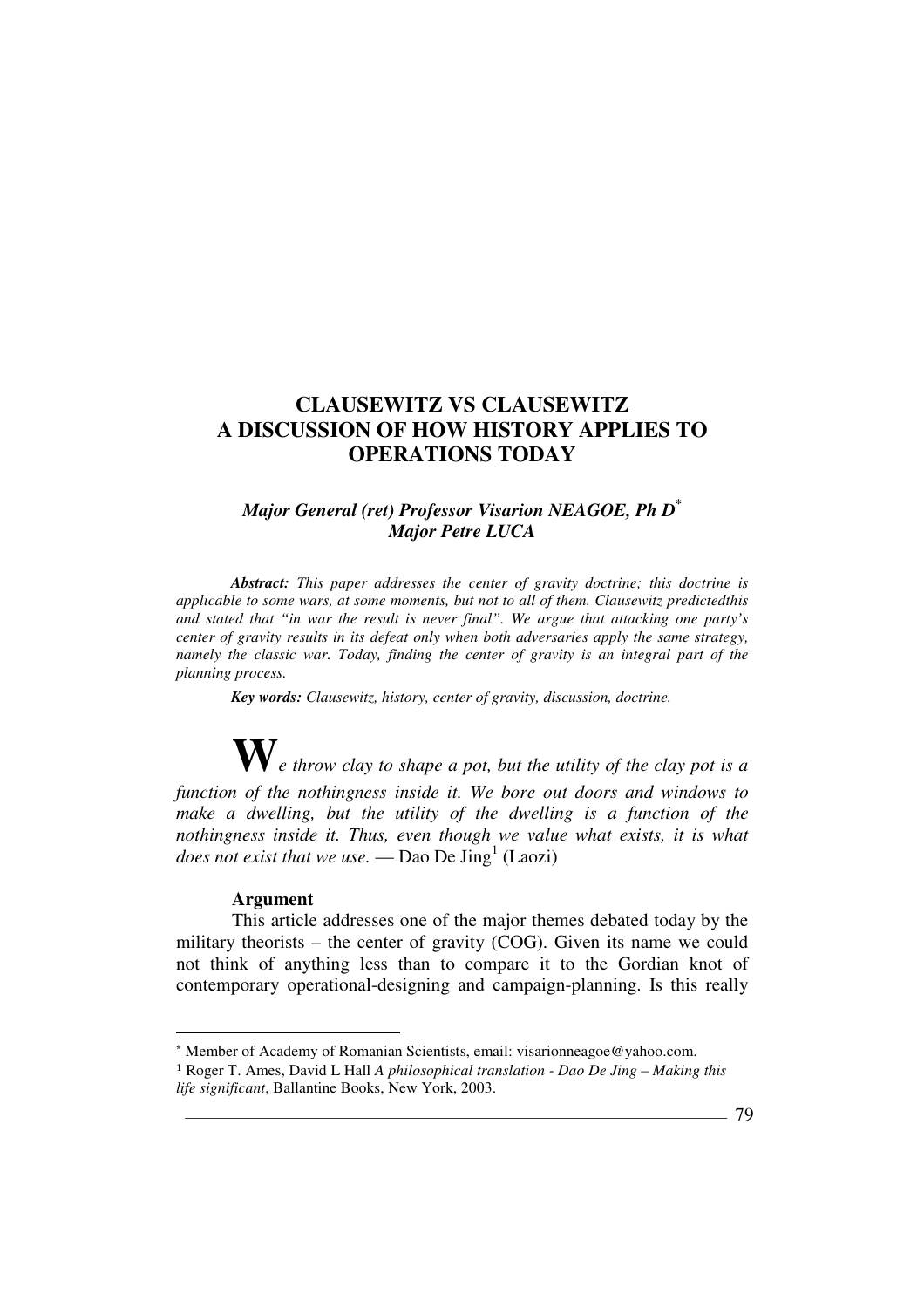#### *Major General (ret) Professor Visarion NEAGOE, Ph D\* Major Petre LUCA*

true? Does it have the same meaning for us as it had for Clausewitz? Does it have the same meaning for today's conflicts as it had for Napoleonic Wars?

### **A look through history**

Since Clausewitz, every professional strategist or planner has invested knowledge and thought in finding his enemy's center of gravity with the purpose of bringing about its defeat. This is a measure of performance, almost everybody is looking after this "focal point on which all our energy should be directed"<sup>2</sup>. What is the measure of efficiency then? How many wars have been won by identifying one's center of gravity? Arguably very few! This means that either the planners were wrong in identifying it, or such a thing does not really exist the way we define it! Let us start with how this concept appeared.

Everybody credited Clausewitz for enlightening the war strategy. It is a trademark: when speaking about the center of gravity, you speak about Clausewitz theory! Nevertheless, wars had been won long before Clausewitz; were the Greek, Persian, Roman or Ottoman empires' strategists – to name only a few superpowers – unaware of this concept?

If we take Clausewitz's hint that "for a nation the center of gravity lies mainly in its capital $\frac{1}{3}$  and we think about the examples above we find that it is somewhat true for the Persian Empire which was defeated, but did not vanish and as a matter of fact continued to exist as an empire long after Macedonian conquest; it is true for the Punic wars when the burning of Carthage meant the end of it; but it is not true when speaking about Gaelic or Germanic wars that Roman empire fought. Also, on a bigger scale, the Ottomans' several hundreds of years of conquest of Greece or Bulgaria did not result in the disappearance of these countries or nations. We will argue here that **no nation or enemy can be destroyed**, unless such thing as a catastrophe or genocide happens and refer here to Mayan or Inca empires as instances. They can be defeated at a moment, but they somehow always recover.

 $\overline{a}$ 

<sup>2</sup> Carl von Clausewitz, *On War*, edited and translated by Michael Howard and Peter Paret, NJ, Princeton University Press, Princeton, 1976. <sup>3</sup> Ibidem 2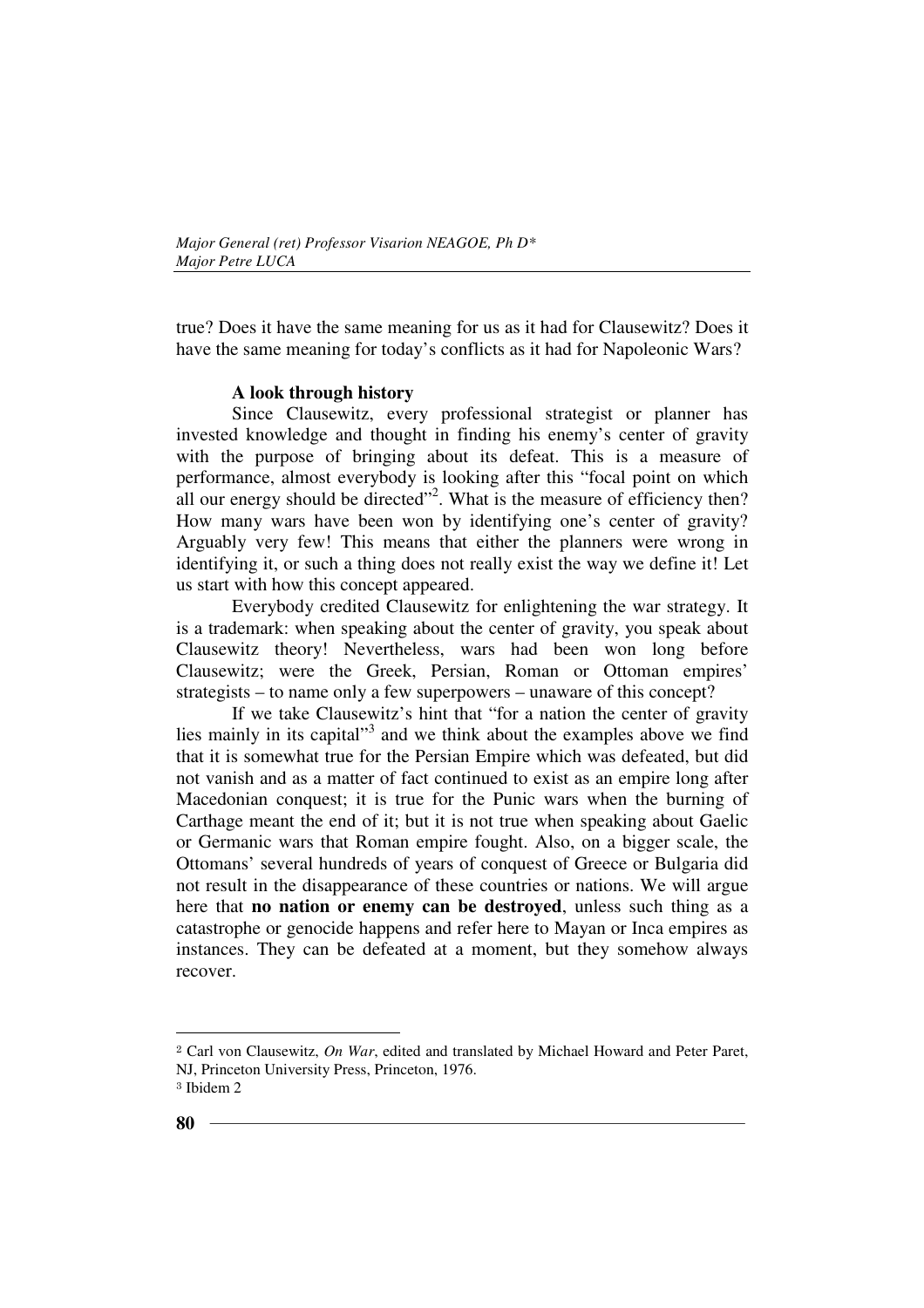So Clausewitz's theory does not apply entirely to the antiquity or medieval age. Some will think, of course, he was a modern age general and the war was entirely different by then. Well, was it really? Is Clausewitz closer to contemporary age rather than antiquity and medieval age?

Clausewitz was a general that fought for the Prussian and then Russian empire during an age that we largely define as Napoleonic Wars. For that reason, it is certain that he tried to theorize his experience. At that time, Prussia was a challenger and not a superpower in Europe. It was no match for Russian, British, French or Austrian armies altogether. The point Clausewitz made was: "defeat your enemy in one decisive battle and bring him to the negotiations because we do not have enough forces to conduct an attrition war<sup>74</sup>. Well this was valid for Napoleon also 20 years before Clausewitz wrote "On War" and that is how he was victorious at Austerlitz or Jena-Auerstedt. But why did he lose the campaign in Russia? According to Clausewitz's theory, he defeated Russians several times and he even conquered Moscow so everything should have been right for him in targeting the COG. What made the difference? **Introducing operational and strategic depth**. Russians negated their opponent's strongpoint and let the winter take its toll. With logistic lines overstretched in the depth of Russian prairie, Napoleon's fine army crumbled and barely managed to escape at Berezina, thanks to the sacrifice of several thousand Swiss soldiers. The COG slipped away from Napoleon.

Now, Clausewitz obviously learned some lessons when fighting against the French and even if he died in 1831 this was clearly applied by his successors in the battle of Konnigratz 1866, when the Prussian general Moltke defeated the Austrian forces and started the build-up of the Great Germany. So, in this situation the COG worked! Let us see what happened after that. In 1870, the Prussian-led Germanic federation trapped the French armies at Sedan, inflicting heavy losses and capturing emperor Napoleon III. Well, this war was over according to Clausewitz, but not to the French who abolished Monarchy, proclaimed the Republic and started a new war. Prussians had to fight again, conquer Paris and secure their victory which meant taking over some territories, only to give them back afterwards.

 $\overline{a}$ 

<sup>4</sup> Stephen L Melton *Addressing the fog of COG – COG Analysis the black hole of Army doctrine* Combat Studies Institute press USACAC, 2012, Kansas.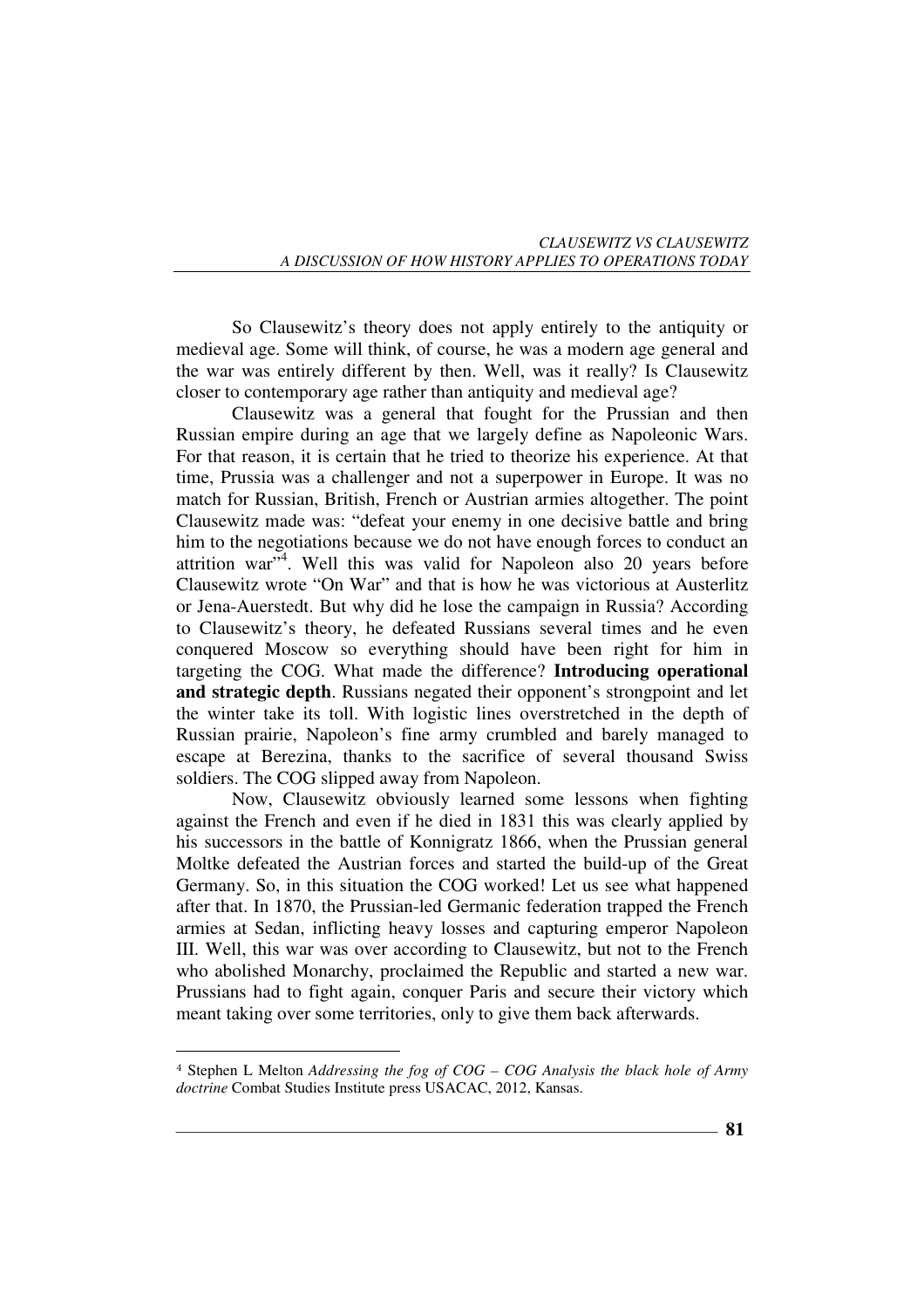#### *Major General (ret) Professor Visarion NEAGOE, Ph D\* Major Petre LUCA*

So the COG doctrine was applicable to some conflicts, at some moments, but not to all of them. Clausewitz predicted this when, towards the end of his life, he wrote some letters in which he developed a theme about the changing nature of the war and even stated that he was not completely satisfied with the work he had done up until then<sup>5</sup>; we can find seeds of this even in "On war" where he states that "in war the result is never final"<sup>6</sup>. The truth is that by then, the era of absolute monarchies was almost over and the industry was indeed to radically change the nature of the war, transforming it into the total war. I will argue here, based on the historical examples provided, that **attacking one party's COG results in its defeat only when both adversaries apply the same strategy, namely the classic war**.

However, the nature of war is changing now, as it was changing then. Hitler made the same mistake as Napoleon and got defeated, but up until then, he had conquered several capitals. Would those nations be wiped out from history and replaced by the Third Reich, we will never know. What we know instead is that almost every nation protracted an insurgency against Germans, so the conquest did not mean the end of their system. They continued to act in depth supported by the allies – "in small states" supported by a more powerful one, the center of gravity lies in the army of the stronger state"<sup>7</sup>. The COG shifted again.

If Hitler, as radical and criminal as he was, could not bring about the defeat of these, then it is very unlikely that the  $21<sup>st</sup>$  century conflicts, most of them counterinsurgencies, will end in the defeat of insurgents by solely military means. **Introducing the comprehensive approach**.

## **A look through nowadays situation**

NATO's comprehensive approach applied by the allied forces in the last two wars (Iraq $^8$  and Afghanistan) identified the COG as "will of the people". We find this in Clausewitz also, when he writes that power of

 $\overline{a}$ 

<sup>5</sup> Carl Von Clausewitz, *Two Letters on Strategy*, translated by Peter Paret and Daniel Moran, USA CGSC , 1984, Kansas.

<sup>6</sup> Op.cit. 2.

<sup>7</sup> Op.cit. 2.

<sup>&</sup>lt;sup>8</sup> The Iraq campaign was not NATO-led; however, art. 5 was invoked by the US and the comprehensive approach applied entirely to the OIF.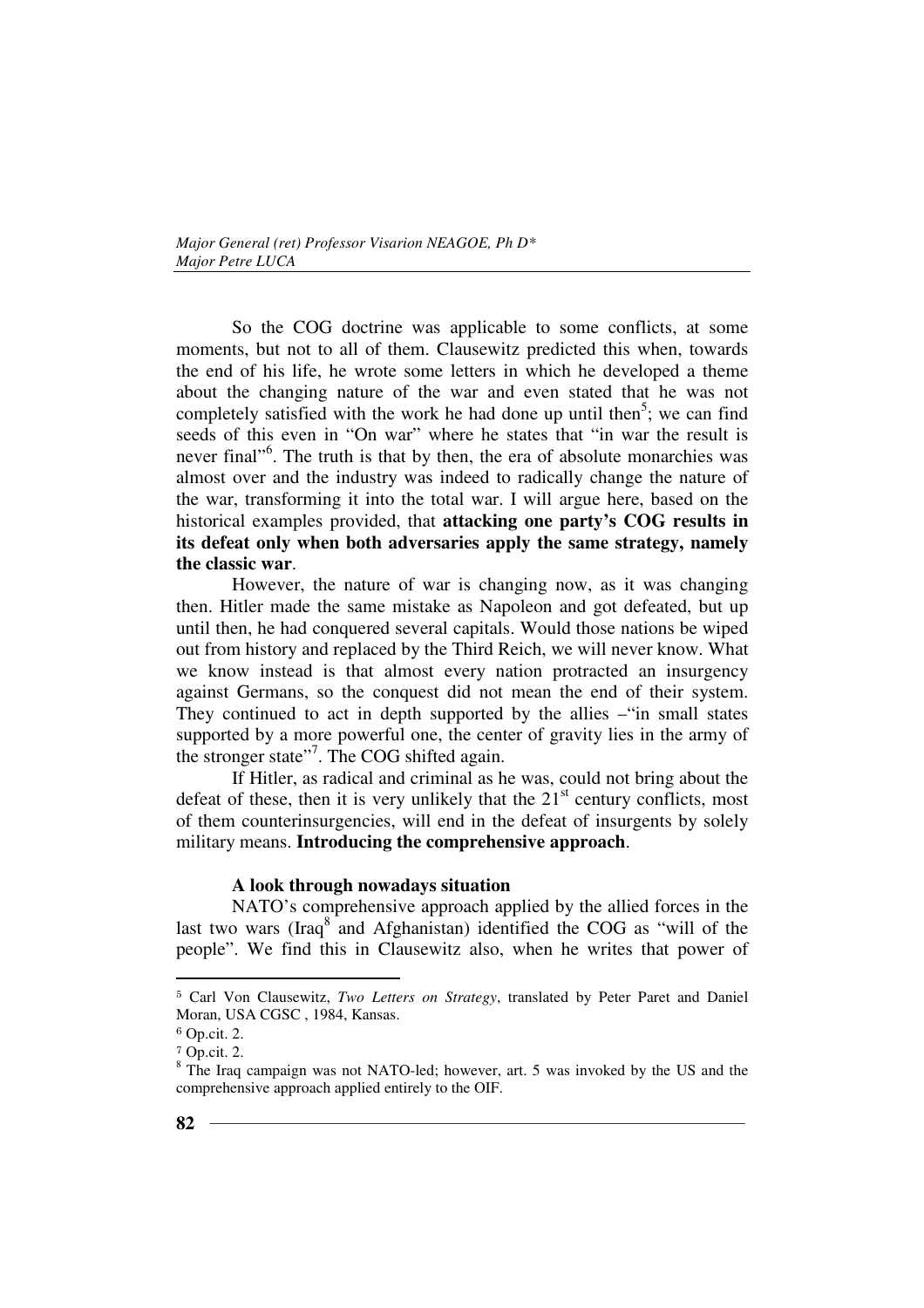resistance "can be expressed as the product of two inseparable factors, the total means at his disposal and the strength of his will"<sup>9</sup>.

How was this defined? There are two major sides known to provide answer to this question. On one hand, there is the operational art side which states that this comes from the genius and experience of the commanders. On the other hand, there is the analysts' side that says this is a logical process, cognitive by nature, so thinking must be done by a group of individuals. This resembles the commander or staff dilemma in the military today. The latter also provided the "ends – ways – means" approach and the "objective – critical capabilities – critical requirements – critical vulnerabilities" algorithms in defining, identifying and targeting a COG.

The first side can hardly be visible, but very much felt – similarly to the force of gravity. When Gl. Petraeus and Gl. McChrystal steered the campaign strategy in Iraq respectively Afghanistan towards "counterinsurgency thinking" everybody felt it, some got it, some did not, some effects where achieved, but we still need more time to see what people will finally chose. It was their job as commanders to tell the subordinates what the right objectives were and they did it.

So how did the staff manage to identify their parts which we mentioned above? Does the "will of the people" have critical capabilities? Arguably yes! (However this is valid in a democracy! A dictatorship could not care less about the will of the people, as the dictator knows better). Nevertheless people can change things, can provide or not support to the insurgency for instance. What is the critical requirement assigned to this? That the people are free to choose and that they are aware we are the good side. What is the critical vulnerability – the essential condition - the security of the people which allows them to think freely and not under insurgents' pressure. Therefore, the population must be protected. Here you have in a nutshell the "protect the population" line of operation.

**So how did we perform?** We had two choices: the Israel walls strategy or collocate with the people. (The last was a theme which both commanders embraced until the green on blue attacks occurred). We chose the latter. Measure of performance: we have developed the force protection facilities or vehicles to a point where the soldiers inside see very little of the

 $\overline{a}$ 

**83**

<sup>9</sup> Op.cit. 2.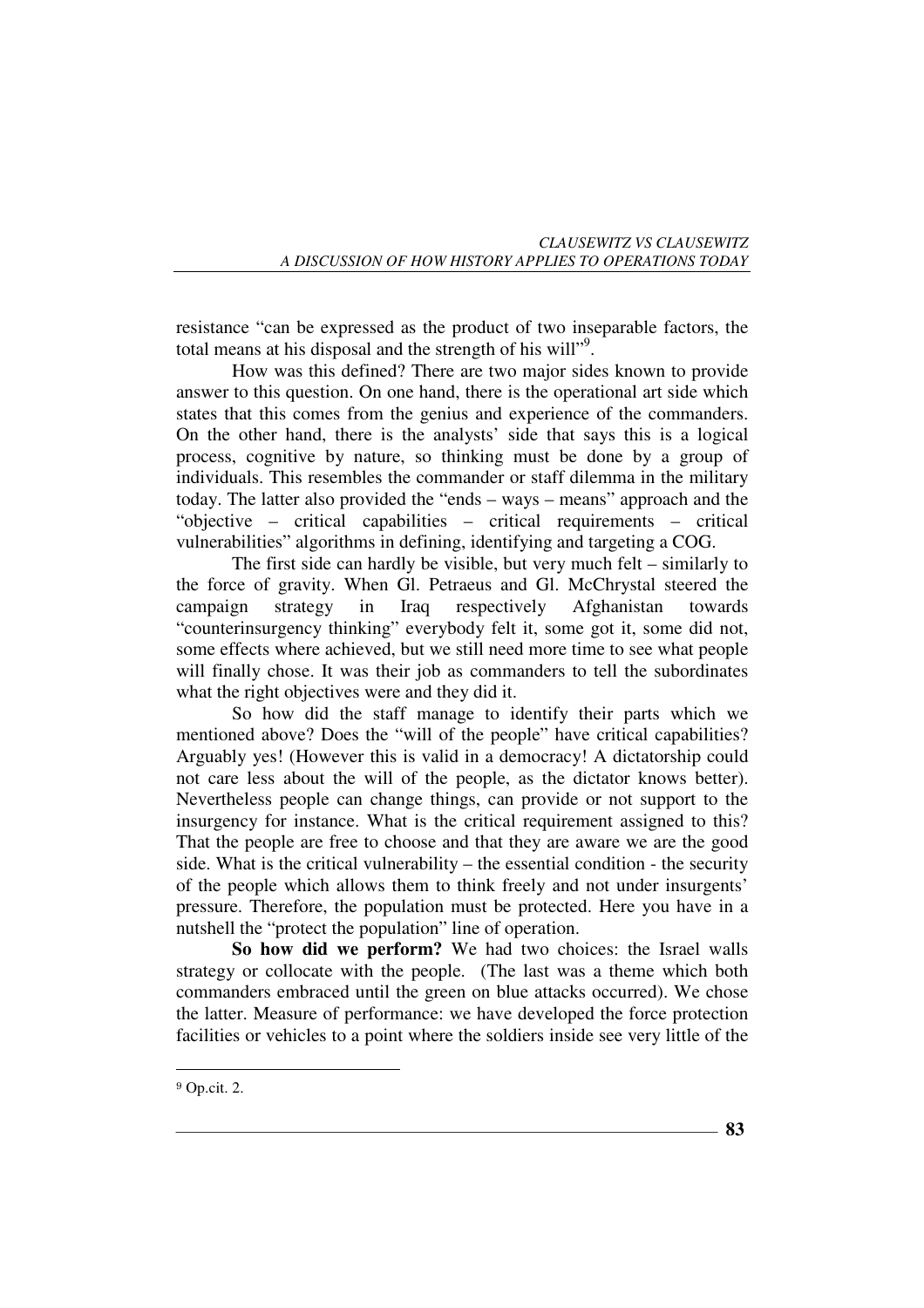#### *Major General (ret) Professor Visarion NEAGOE, Ph D\* Major Petre LUCA*

environment and we have developed ISR assets to strike primarily into operational and strategic depth of the insurgents. Measure of effectiveness – are Afghans more secure? Incident and civilian casualties' rates say no! Are Afghans freer to travel? The ones that work for Afghan large companies yes, mostly because the companies pay the insurgents. However, the average Afghans have very little reason to travel farther than the local bazaar. Are they free to sell their raisins, watermelons, almonds or pomegranates? Yes, if they pay the insurgents! Are they free to grow crops and sell cannabis and opium? Yes, if they pay local police! Are they free to speak? Yes if the GSM companies pay the insurgents! Will they have free elections if NATO leaves?

Some argue that "will of the people" is not the COG and the COG cannot be a moral component based on the fact that morality cannot do anything by itself; basically the COG is physical and the moral component is a critical requirement for it to do something! Therefore the entire campaign was wrong! Arguably here, it makes no difference whether we targeted the will of the population or the population itself! Even if the COG were to be correctly identified we could not come up with tasks to engage it and more importantly we could not make all of us understand the environment! **We started as liberators and ended as occupants in the perception of the Afghan people**. We could not learn from history; hopefully we have learned something from the present.

Of course there will be arguments that all "actors" in the comprehensive approach must be analysed, that they have a contribution and that unity of effort must be achieved. Bottom line is the COG slipped away from us, if our intent was to engage it. So the Clausewitzian decisive battle never took place. Neither in the poppy fields of Marja, the ancient Kandahar (Alexander's city), nor in the outskirts of Kabul.

## **The value**

So what is the value of COG in today's operations? "Plans are nothing, planning is everything" said Gl Eisenhower and this is applicable here also – since finding COG is an integral part of the planning process. The value of COG is the understanding of the environment, understanding of the system of systems and applying effort where it is worth spending resources. **The point is not to expect the enemy to collapse when** 

**84**